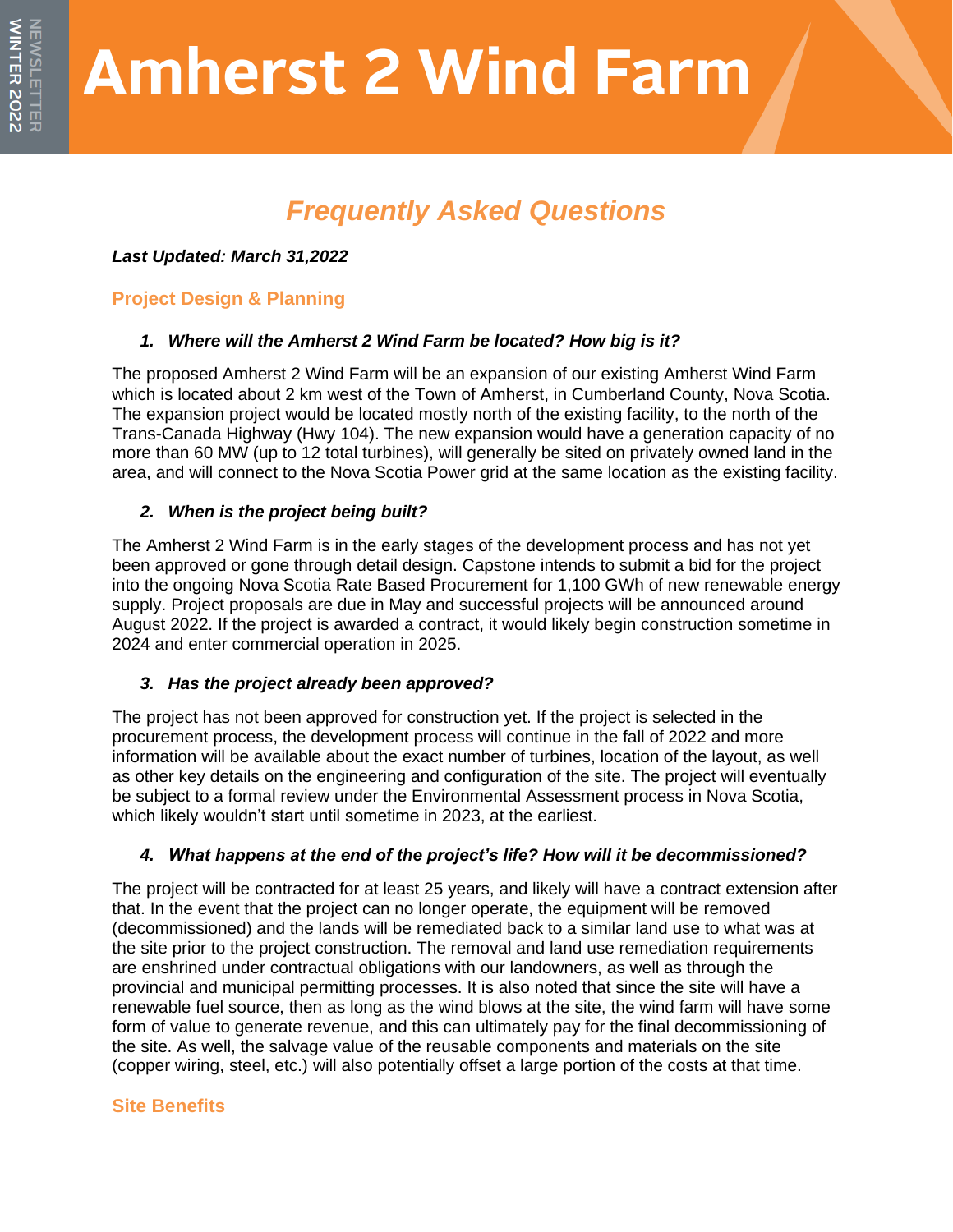#### *5. How much renewable energy will the project generate?*

The facility will have an installed capacity of up to 60 MW, which will produce approximately 200,000 MWh of electricity annually. This is enough new emissions-free energy to power more than 18,000 typical Nova Scotia households each year and will be part of the Province's overall plan to achieve a 53% reduction in greenhouse gas emissions by 2030 and 'net-zero' for the province by 2050.

#### *6. What are the economic benefits to the community if this project is built?*

On and off, more than 100 local labourers and tradespeople will be needed during the construction period, which typically lasts 1 to 2 years. Construction materials such as concrete and gravel will be sourced within Nova Scotia, as close as possible to the site. In terms of longterm employment, a site manager and a handful of operations and maintenance staff will be required for the life of the project. Millions will be paid in local municipal taxes over the life of the project and millions more are paid to the host and adjacent landowners who have contracts for lease with the project.

#### **Project Impacts**

#### *7. What are the project impacts on wildlife?*

Wind farms are large-scale infrastructure projects, and all developments have some level of potential impact. That said, the impacts need to be properly evaluated and assessed early in the project planning. Wildlife such as birds and bats are most vulnerable, but with proper siting and design of the turbines, as well as thorough field surveys, impacts to wildlife can be quantified, avoided, or mitigated to an acceptable degree. Smart design decisions such as using existing roads, trails and clearings help reduce impacts, and the use of buffer distances between infrastructure and designated sensitive wildlife habitat areas and features (lakes, wetlands, nesting areas, etc.) all contribute to reducing the overall project impact. After years of assessment, the project will be thoroughly reviewed by experts in wildlife and habitat from the Ministry of Environment to determine if the total assessed impacts of the project are acceptable.

#### *8. Will every turbine tower have a light?*

Not every turbine will be lit, but many will. Typically, turbines on the perimeter of the wind farm require lighting and the 'highest' turbine every 900m or so will also require lighting. Transport Canada, the regulator for aviation lighting in Canada, assesses the lighting requirements based on the spacing and location of the turbines. Due to layout differences, each wind farm is assessed separately and may have slightly different lighting requirements. We always consult with Transport Canada and try to install as few lights as allowed by law. In order to minimize light pollution, we may also be able to use other technologies which can reduce the visibility of the lighting from the ground. For example, sensors and dimmers may be used to modify the intensity of lights based on aviation activity in the area as well as meteorological conditions.

#### *9. Will noise pollution be a concern near the Wind Farm?*